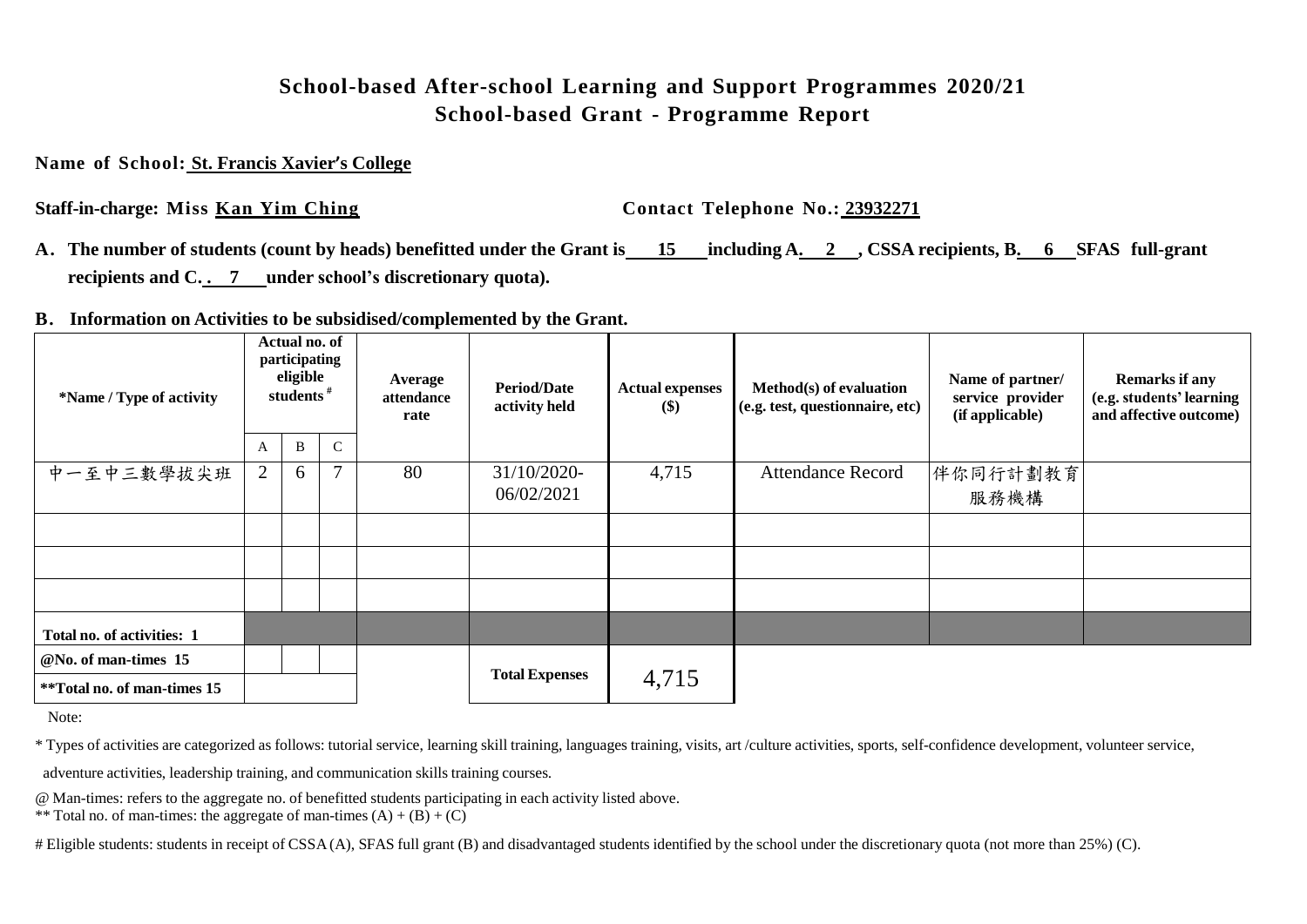# **C.Project Effectiveness**

## *In general, how would you rate the achievements of the activities conducted to the benefitted eligible students?*

|               |                                                                        |                      | <b>Improved</b> |        | N <sub>0</sub><br>Change | <b>Declining</b> | <b>Not</b><br><b>Applicable</b> |
|---------------|------------------------------------------------------------------------|----------------------|-----------------|--------|--------------------------|------------------|---------------------------------|
|               | Please put a " $\checkmark$ " against the most appropriate box.        | Significant Moderate |                 | Slight |                          |                  |                                 |
|               | <b>Learning Effectiveness</b>                                          |                      |                 |        |                          |                  |                                 |
| a)            | Students' motivation for learning                                      |                      | ✓               |        |                          |                  |                                 |
| $\mathbf{b}$  | Students' study skills                                                 |                      |                 |        |                          |                  |                                 |
| $\mathbf{c})$ | Students' academic achievement                                         |                      |                 | ✓      |                          |                  |                                 |
| $\rm(d)$      | Students' learning experience outside classroom                        |                      |                 |        | ✓                        |                  |                                 |
| e)            | Your overall view on students' learning effectiveness                  |                      | $\checkmark$    |        |                          |                  |                                 |
|               | <b>Personal and Social Development</b>                                 |                      |                 |        |                          |                  |                                 |
| f)            | Students' self-esteem                                                  |                      |                 |        | ✓                        |                  |                                 |
| g)            | Students' self-management skills                                       |                      |                 | ✓      |                          |                  |                                 |
| $\mathbf{h}$  | Students' social skills                                                |                      |                 |        |                          |                  |                                 |
| $\ket{i}$     | Students' interpersonal skills                                         |                      |                 | ✓      |                          |                  |                                 |
| $\mathbf{i}$  | Students' cooperativeness with others                                  |                      |                 |        |                          |                  |                                 |
| $\bf k)$      | Students' attitudes toward schooling                                   |                      |                 |        | ✓                        |                  |                                 |
|               | Students' outlook on life                                              |                      |                 |        | ✓                        |                  |                                 |
|               | m) Your overall view on students' personal and social<br>development   |                      | ✓               |        |                          |                  |                                 |
|               | <b>Community Involvement</b>                                           |                      |                 |        |                          |                  |                                 |
| n)            | Students' participation in extracurricular and voluntary<br>activities |                      |                 |        |                          |                  |                                 |
| O)            | Students' sense of belonging                                           |                      | ✓               |        |                          |                  |                                 |
| p)            | Students' understanding on the community                               |                      |                 |        | ✓                        |                  |                                 |
|               | q) Your overall view on students' community involvement                |                      |                 |        |                          |                  |                                 |